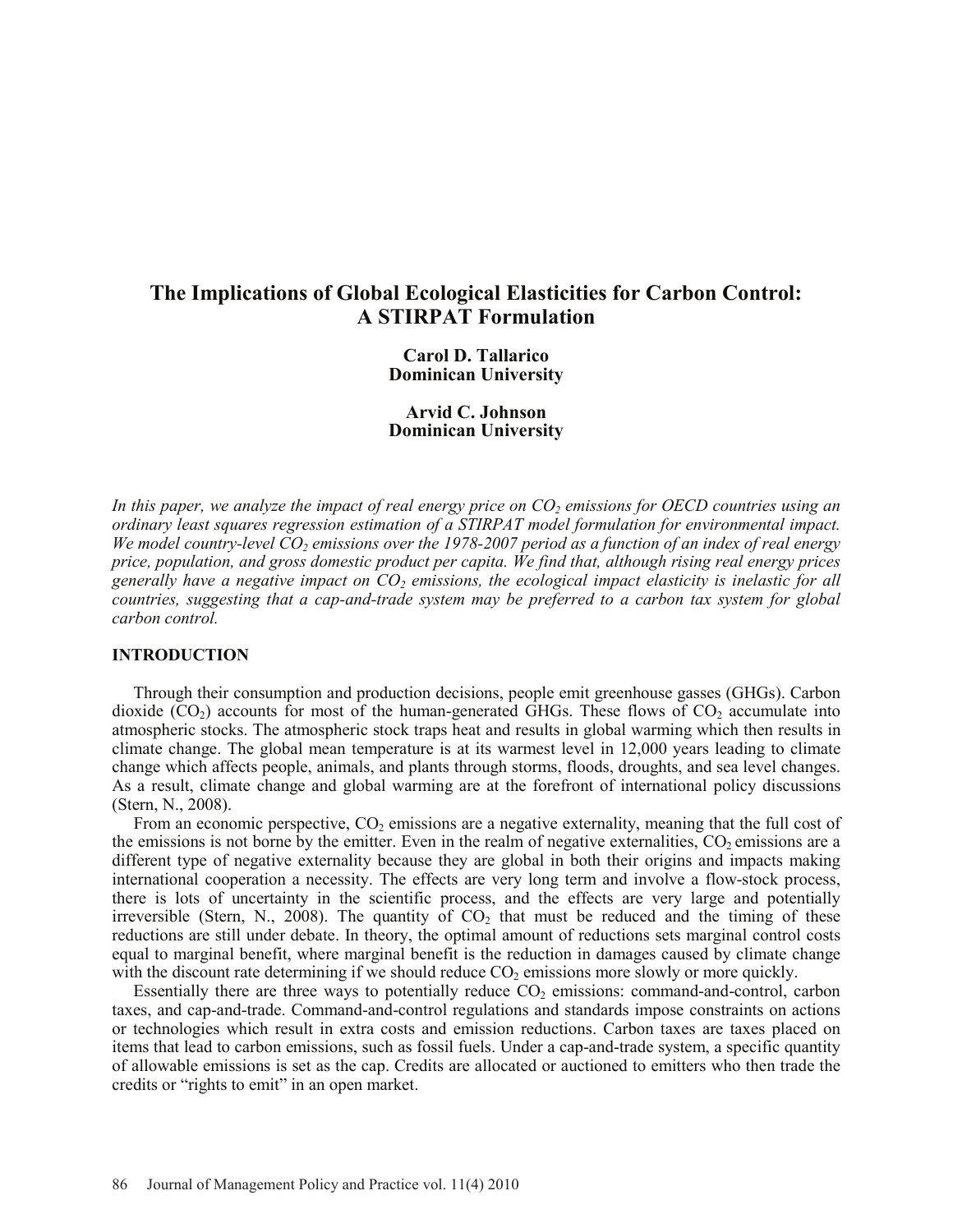Much of the existing policy debate in the environmental literature has focused on cap-and-trade versus carbon taxes. According to basic economic theory, both a carbon tax approach which sets the price and the cap-and-trade approach which sets the quantity would lead to the exact same outcome in terms of the quantity of carbon emitted and the price of carbon. This result, however, no longer holds true if there are uncertainties regarding the cost and benefit functions. In the case of climate change, there are very large uncertainties with respect to the benefits since they will accrue in the future, while the costs of controlling carbon are currently known. In this case, it has been shown that the price (tax) approach is superior to the quantity (cap-and-trade) approach (Weitzman, 1974).

The theoretical debates regarding carbon taxes versus cap-and-trade rage on in the literature with little empirical evidence with regard to what will actually work in terms of implementation. Some favor a harmonized carbon tax such as William Nordhaus (2006, 2007, 2009), while others favor cap-and-trade systems such as Robert Stavins (Jaffe et al., 2010). Often much of the reasoning for favoring one or the other comes down to political and institutional concerns rather than economic ones. Issues like administrative costs, revenues, tax distortions, enforceability, corruption, monitoring, fines, political negotiations, and lobbying define the current debates.

In this paper, we analyze the impact of energy prices on  $CO<sub>2</sub>$  emissions for OECD countries. We find that although rising real energy prices generally have a negative impact on  $CO<sub>2</sub>$  emissions, the ecological impact elasticity is inelastic for all countries, implying that a cap-and-trade system may be preferred to a carbon tax system.

### **DATA AND METHODOLOGY**

The data set consists of  $CO<sub>2</sub>$  emissions, an index of real energy price, population, and GDP data for the 29 Organization of Economic Cooperation and Development (OECD) countries from 1978-2007. The data come from the OECD and International Energy Agency (IEA) and are described in table 1.

| <b>Variable</b>   | <b>Source</b>                                                                                        | Measurement                                       |
|-------------------|------------------------------------------------------------------------------------------------------|---------------------------------------------------|
| Real Energy Price | Energy Prices and Taxes: Indices of real energy prices for<br>households and industry (total energy) | For each country year $2005 = 100$                |
| $CO2$ emissions   | $CO2$ Emissions from Fuel Combustion: $CO2$ emissions<br>sectoral approach                           | Measured as millions of tonnes of $CO2$ emissions |
| <b>GDP</b>        | $CO2$ Emissions from Fuel Combustion: GDP using<br>purchasing power parities                         | Measured as billions of 2000 US dollars           |
| Population        | $CO2$ Emissions from Fuel Combustion: Population                                                     | Measured in millions                              |

### **TABLE 1 VARIABLES AND DEFINITIONS**

In table 2, we show the correlations between  $CO<sub>2</sub>$  emissions and the real energy price index, population, GDP, and GDP per capita for each country. The first thing to note is how many countries show a positive relationship between real energy prices and  $CO<sub>2</sub>$  emissions. This would provide initial evidence that many countries really do not respond to price changes; or, if they are responding, that response is outweighed by other factors. In 18 of the 29 countries we see the expected negative correlation between the price of CO<sub>2</sub> in the form of energy prices and the quantity of  $CO<sub>2</sub>$  emissions. We also see that in 21 countries the correlation between population and  $CO<sub>2</sub>$  emissions is positive as we expect. Lastly, a positive relationship between the GDP variables and  $CO<sub>2</sub>$  emissions occurs in 19 countries.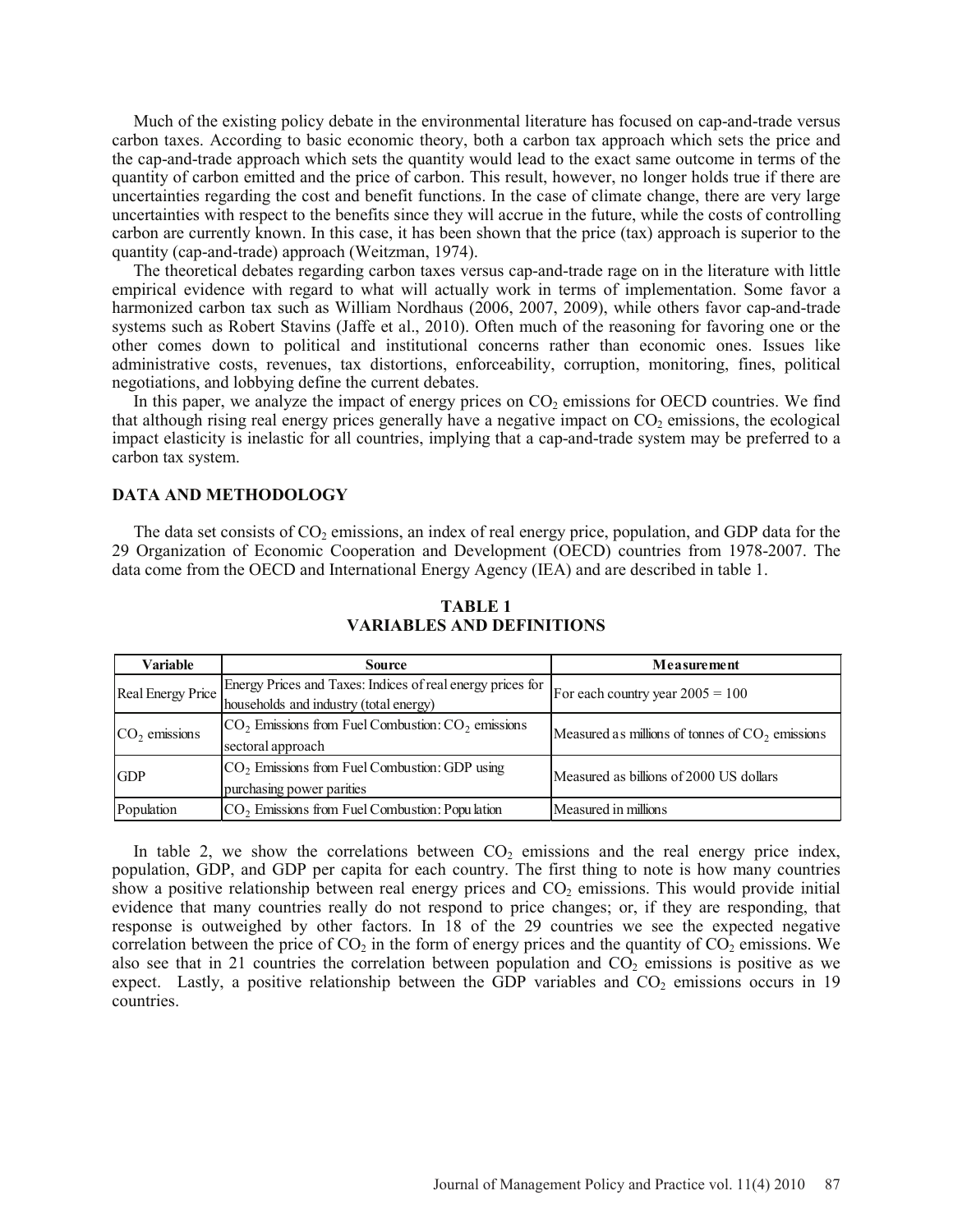| Country         | <b>Real Energy Price</b> | Population | <b>GDP</b> | <b>GDP</b> per Capita |
|-----------------|--------------------------|------------|------------|-----------------------|
| Australia       | 0.50                     | 0.99       | 1.00       | 0.99                  |
| Austria         | $-0.28$                  | 0.90       | 0.90       | 0.89                  |
| Belgium         | $-0.37$                  | 0.10       | 0.06       | 0.06                  |
| Canada          | 0.56                     | 0.94       | 0.96       | 0.96                  |
| Czech Republic  | $-0.44$                  | 0.53       | $-0.54$    | $-0.55$               |
| Denmark         | $-0.52$                  | $-0.35$    | $-0.34$    | $-0.33$               |
| Finland         | 0.29                     | 0.74       | 0.71       | 0.70                  |
| France          | 0.24                     | $-0.38$    | $-0.32$    | $-0.33$               |
| Germany         | 0.09                     | $-0.95$    | $-0.96$    | $-0.96$               |
| Greece          | $-0.72$                  | 0.98       | 0.90       | 0.86                  |
| Hungary         | $-0.81$                  | 0.94       | $-0.45$    | $-0.51$               |
| Ireland         | $-0.38$                  | 0.91       | 0.97       | 0.98                  |
| Italy           | 0.60                     | 0.77       | 0.97       | 0.96                  |
| Japan           | $-0.84$                  | 0.91       | 0.96       | 0.96                  |
| Korea           | 0.07                     | 0.98       | 0.98       | 0.99                  |
| Luxembourg      | $-0.14$                  | $-0.22$    | $-0.19$    | $-0.22$               |
| Mexico          | 0.76                     | 0.98       | 0.98       | 0.81                  |
| Netherlands     | 0.26                     | 0.91       | 0.91       | 0.91                  |
| New Zealand     | $-0.28$                  | 0.98       | 0.98       | 0.96                  |
| Norway          | 0.69                     | 0.88       | 0.89       | 0.90                  |
| Poland          | $-0.87$                  | $-0.63$    | $-0.71$    | $-0.68$               |
| Portugal        | $-0.75$                  | 0.75       | 0.98       | 0.99                  |
| Slovak Republic | $-0.21$                  | $-0.77$    | $-0.61$    | $-0.54$               |
| Spain           | $-0.33$                  | 0.95       | 0.98       | 0.97                  |
| Sweden          | $-0.75$                  | $-0.65$    | $-0.71$    | $-0.72$               |
| Switzerland     | $-0.55$                  | 0.77       | 0.78       | 0.78                  |
| Turkey          | 0.80                     | 0.98       | 0.99       | 0.98                  |
| <b>UK</b>       | $-0.03$                  | $-0.55$    | $-0.56$    | $-0.56$               |
| <b>US</b>       | $-0.39$                  | 0.94       | 0.95       | 0.95                  |

**TABLE 2 CORRELATIONS WITH CO2 EMISSIONS FOR OECD COUNTRIES**

*Note:* Highlighted correlations have expected sign.

 In order to further the analysis we chose to use a traditional Ordinary Least Squares (OLS) model. According to the IPAT model:

*I=P\*A\*T*

environmental impact (I) is a function of population (P), affluence (A), and technology (T) (Commoner, 1972; Ehrlich and Holdren, 1971). In order to make the model useful for hypothesis testing it was redesigned into the STIRPAT formulation where:

$$
I_i = a P^b{}_i A^c{}_i T^d{}_i e_i
$$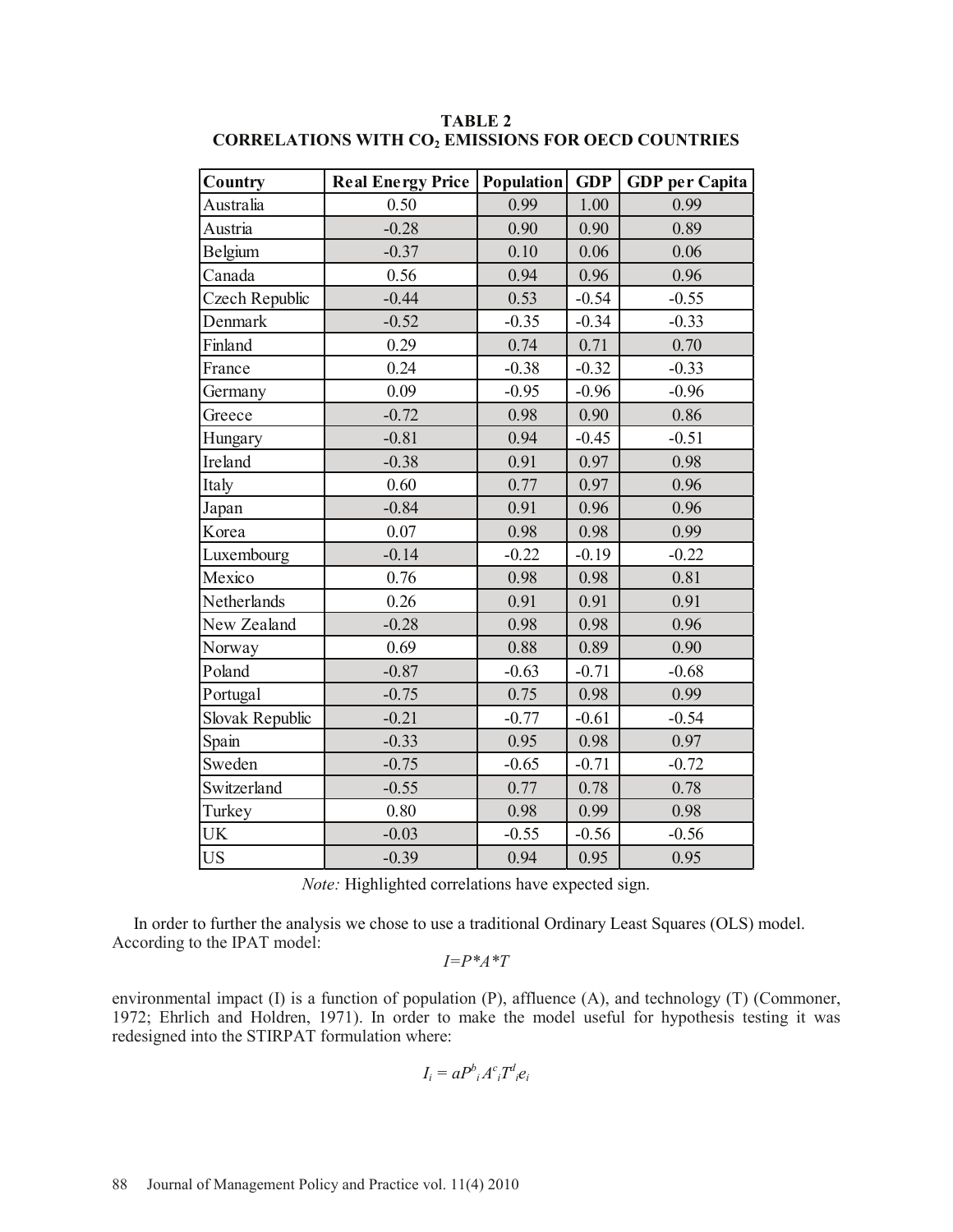by Dietz and Rosa (1994). This multiplicative model can then be transformed into a linear estimation such that:

$$
\log I = a + b(\log P) + c(\log A) + e
$$

where the error term accommodates variations in technology. In the environmental economics literature the more common estimating equation is:

$$
\log I = a + b(\log P) + c(\log A) + d(\log A)^2 + e
$$

in accordance with the environmental Kuznets curve (EKC) hypothesis (York et al, 2003).

The EKC hypothesis states that for many air pollutants, growing levels of GDP per capita initially lead to high levels of pollution which then fall as development increases implying  $c > 0$  and  $d < 0$ . In their seminal work Grossman and Krueger (1995) found that "while increases in GDP may be associated with worsening environmental conditions in very poor countries, air and water quality appear to benefit from economic growth once some critical level of income has been reached" (Grossman and Krueger, 1995, p. 370). The EKC literature, however, has shown mixed results in terms of empirical evidence (Stern, D., 2004). In addition to affluence,  $CO<sub>2</sub>$  emissions are also positively related to the size of the population (Dietz and Rosa, 1997; Shi, 2003) implying *b* > 0.

In our model, we partially disaggregate technology (T) by adding real energy prices into the equation. The estimated model is:

$$
ln(I_j) = \beta_0 + \beta_1 ln(Real Energy Price Index_j) + \beta_2 ln(P_j) + \beta_3 ln(A_j) + \beta_4 ln(A_j)^2 + \varepsilon_j
$$

where  $I = CO_2$  emissions,  $P =$  Population,  $A = GDP$  per capita, and  $j = 1978-2007$ .

We expect  $\beta_i$  < 0 implying that as the real energy price index rises, people should use less energy, lowering the amount of  $CO_2$  emissions.  $\beta_I$  can be interpreted as the elasticity of  $CO_2$  emissions with respect to real energy price. We expect  $\beta_2 > 0$  since more people would use more energy implying an increase in  $CO<sub>2</sub>$  emissions. Lastly, we expect GDP per capita to follow a quadratic function where, at lower levels of GDP capita, we expect increased GDP per capita to have a positive effect on  $CO<sub>2</sub>$ emissions, but we expect that at higher levels of GDP per capita, emissions will begin to drop in accordance with the inverted U-shape of the EKC hypothesis implying  $\beta_3$  > 0 and  $\beta_4$  < 0.

### **RESULTS AND DISCUSSION**

Table 3 shows the OLS results for the model. In the table, we first see that the adjusted R-squared ranges from 0.2289 to 0.9918. This clearly implies that the model has predictive power for some countries, but is less effective in explaining emissions in a small number of countries.

First, we find that 20 of the 29 countries show the expected positive effect of population on  $CO<sub>2</sub>$ emissions. Of these 20, 12 are statistically different from zero at the 95% level of confidence. Of the 9 countries which show a negative effect for population on  $CO<sub>2</sub>$  emissions, 4 are statistically significantly different from zero at the 95% level of confidence. Thus, for 41% of the countries included in our sample, population has a statistically significant positive effect on  $CO<sub>2</sub>$  emissions as we would expect. However, for 14% of the countries in our sample, population has a statistically significant negative effect on  $CO<sub>2</sub>$ emissions, opposite our expectations.

Next, when we examine GDP per capita, we see that 6 of the 29 countries have the expected positive effect of GDP on  $CO<sub>2</sub>$  emissions along with the expected negative effect of GDP<sup>2</sup> creating the inverted-U in accordance with the EKC hypothesis. Of these 6 countries only one, the Slovak Republic, has results which are statistically significant at the 95% level of confidence for both GDP and  $GDP<sup>2</sup>$ . There are 21 countries which show a U-shaped relationship between GDP per capita and  $CO<sub>2</sub>$  emissions, implying that emissions fall as GDP increases and then begin to rise. Of these 21, 12 are statistically significant at the 95% level meaning that in 41% countries we find a U-shaped relationship between GDP and  $CO<sub>2</sub>$ emissions, opposite of the EKC hypothesis. These results provide little support for the EKC hypothesis which is not terribly surprising since the EKC hypothesis is development focused and most of the countries in the OECD sample would generally be considered developed nations. In addition, when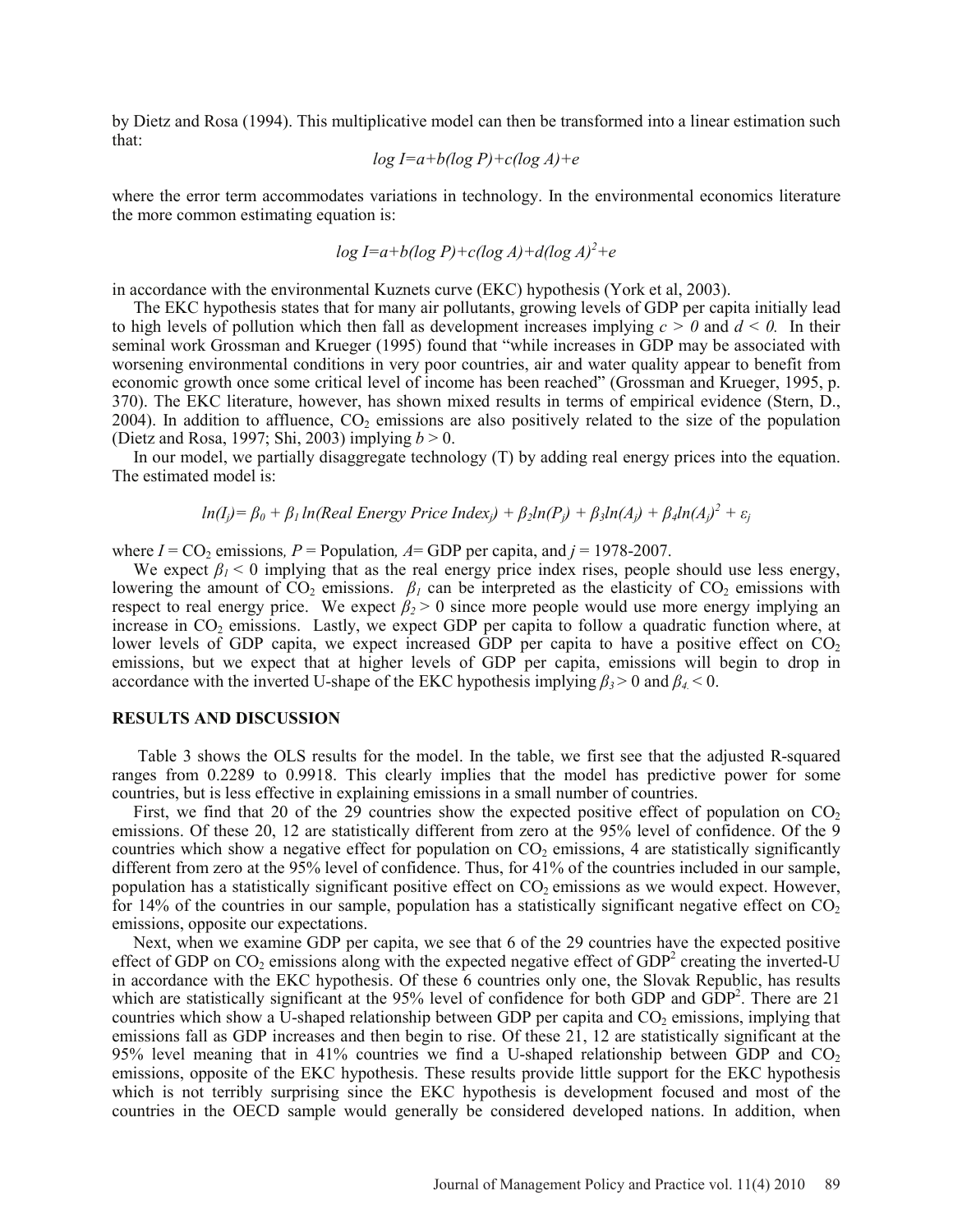looking at scatter plots of the relationship between GDP per capita and  $CO<sub>2</sub>$  emissions none show a clear U-shaped relationship of any type. However, if we omit the  $GDP<sup>2</sup>$  term we find a pattern in the residuals, leading us to believe that the inclusion of the squared term is necessary for our estimation.

|                 |            |                  | Constant               |           | <b>Real Energy Price</b> |           | Population       |            | <b>GDP</b> per Capita |           | $(GDPper Capita)2$ |
|-----------------|------------|------------------|------------------------|-----------|--------------------------|-----------|------------------|------------|-----------------------|-----------|--------------------|
| Country         | $R^2$ Adj. | $\beta_{\theta}$ | p-value                | $\beta_I$ | p-value                  | $\beta_2$ | p-value          | $\beta_3$  | p-value               | $\beta_4$ | p-value            |
| Australia       | 0.9915     | 5.9151           | 0.0082                 | $-0.1485$ | 0.0140                   | 1.3410    | 0.0000           | $-2.6858$  | 0.0744                | 0.5005    | 0.0259             |
| Austria         | 0.8577     | 14.6350          | 0.0223                 | $-0.0617$ | 0.5460                   | 1.3082    | 0.2726           | $-8.5281$  | 0.0056                | 1.3957    | 0.0053             |
| Belgium         | 0.2690     | 9.0066           | 0.5621                 | $-0.3615$ | 0.0017                   | 3.4788    | 0.3364           | $-6.3383$  | 0.2714                | 0.9314    | 0.3389             |
| Canada          | 0.9673     | 20.6627          | < 0.00001              | $-0.3649$ | < 0.00001                | 0.6146    | 0.0021           | $-9.9467$  | < 0.00001             | 1.6411    | < 0.00001          |
| Czech Republic  | 0.4229     | $-11.9375$       | 0.5027                 | $-0.4645$ | 0.1154                   | 13.3478   | 0.0270           | $-8.6423$  | 0.2224                | 1.5264    | 0.2364             |
| Denmark         | 0.2289     | $-23.0886$       | 0.3393                 | $-0.3082$ | 0.0361                   | 5.9110    | 0.2587           | 12.6680    | 0.2398                | $-2.1274$ | 0.2356             |
| Finland         | 0.6022     | 13.9117          | 0.0120                 | $-0.3509$ | 0.0449                   | 3.9803    | 0.0056           | $-9.5136$  | 0.0080                | 1.5243    | 0.0078             |
| France          | 0.8062     | 72.8701          | < 0.00001              | $-0.3445$ | 0.0025                   | $-4.7723$ | 0.0025           | $-31.0255$ | < 0.00001             | 5.2215    | < 0.00001          |
| Germany         | 0.9503     | 20.6656          | 0.0001                 | $-0.1070$ | 0.0339                   | $-2.0744$ | 0.0007           | $-2.5025$  | 0.1571                | 0.3620    | 0.2148             |
| Greece          | 0.9753     | $-1.0982$        | 0.8407                 | $-0.4046$ | 0.0005                   | 4.7720    | < 0.00001        | $-2.8761$  | 0.4295                | 0.5126    | 0.4088             |
| Hungary         | 0.9479     | $-26.5695$       | < 0.00001              | 0.1363    | 0.1045                   | 12.5746   | < 0.00001        | 0.1925     | 0.9055                | 0.0491    | 0.8799             |
| Ireland         | 0.9768     | 1.3169           | 0.1159                 | $-0.1644$ | 0.0579                   | 0.7695    | 0.1312           | 0.9623     | 0.0167                | $-0.1028$ | 0.1412             |
| Italy           | 0.9547     | 7.1949           | 0.0415                 | $-0.1362$ | 0.0134                   | 1.1315    | 0.0437           | $-3.9960$  | 0.0046                | 0.7483    | 0.0017             |
| Japan           | 0.9695     | 19.1972          | < 0.00001              | $-0.2845$ | < 0.00001                | $-0.2070$ | 0.8037           | $-7.1112$  | 0.0000                | 1.2571    | < 0.00001          |
| Korea           | 0.9832     | $-10.4356$       | 0.1091                 | $-0.4566$ | 0.0409                   | 5.3988    | 0.0328           | $-2.3196$  | 0.1377                | 0.5334    | 0.0430             |
| Luxembourg      | 0.5933     | 28.7230          | < 0.00001              | $-0.5301$ | 0.0099                   | $-5.3166$ | 0.0020           | $-17.5032$ | < 0.00001             | 2.5996    | < 0.00001          |
| Mexico          | 0.9756     | $-1.8714$        | 0.6999                 | 0.0792    | 0.2055                   | 1.1887    | $<$ 0.00001 $\,$ | 1.4146     | 0.7432                | $-0.2424$ | 0.8021             |
| Netherlands     | 0.8665     | 7.0019           | 0.0498                 | $-0.2115$ | 0.0217                   | 0.8999    | 0.4603           | $-2.4007$  | 0.4382                | 0.4153    | 0.3568             |
| New Zealand     | 0.9719     | 3.3108           | 0.6422                 | $-0.2008$ | 0.0713                   | 1.8317    | 0.0000           | $-1.7754$  | 0.6963                | 0.4244    | 0.5866             |
| Norway          | 0.8369     | 14.1485          | 0.0243                 | $-0.3264$ | 0.0325                   | $-2.7140$ | 0.2056           | $-4.4171$  | 0.0796                | 0.8405    | 0.0485             |
| Poland          | 0.8769     | 11.8907          | < 0.00001              | $-0.8094$ | < 0.00001                | 0.4237    | 0.4073           | $-4.0250$  | 0.0033                | 0.9586    | 0.0026             |
| Portugal        | 0.9803     | $-4.8454$        | 0.3354                 | $-0.0743$ | 0.7243                   | 0.5187    | 0.7362           | 4.5208     | 0.0496                | $-0.5952$ | 0.2090             |
| Slovak Republic | 0.7524     | 0.8770           | 0.7706                 | 0.5307    | 0.0006                   | $-4.0266$ | < 0.00001        | 6.4570     | 0.0085                | $-1.4195$ | 0.0055             |
| Spain           | 0.9771     | 15.4853          | 0.0001                 | 0.1557    | 0.0702                   | $-0.5925$ | 0.2780           | $-7.2453$  | 0.0000                | 1.4775    | < 0.00001          |
| Sweden          | 0.7842     | 20.5336          | 0.0001                 | $-0.5697$ | 0.0002                   | 2.7076    | 0.0074           | $-11.9793$ | 0.0003                | 1.7953    | 0.0005             |
| Switzerland     | 0.5987     | 14.9405          | 0.2045                 | $-0.1362$ | 0.0714                   | 0.1460    | 0.7529           | $-6.7602$  | 0.3142                | 1.0464    | 0.2982             |
| Turkey          | 0.9918     | $-3.9197$        | 0.0001                 | 0.0126    | 0.5870                   | 1.3085    | <,0.00001        | 2.5216     | 0.0115                | $-0.3986$ | 0.0652             |
| UK              | 0.5013     | 21.8501          | 0.0249                 | $-0.3035$ | 0.0039                   | $-1.1683$ | 0.5409           | $-6.1489$  | 0.0027                | 0.9975    | 0.0045             |
| <b>US</b>       | 0.9447     | 26.9024          | $\leq 0.00001$ -0.2055 |           | 0.0000                   | $-0.4448$ | 0.1917           | $-9.6090$  | < 0.00001             | 1.5284    | < 0.00001          |

## **TABLE 3 OLS ESTIMATION RESULTS**

*Notes:*  $CO<sub>2</sub>$  emissions is the dependent variable in all estimations. For Turkey N=28 for years 1980-2007. For all other countries N=30 for years 1978-2007. Coefficients with corresponding p-values less than 0.05 are highlighted. All variables are measured in natural logs.

Lastly, we examine the effect of real energy price on  $CO<sub>2</sub>$  emissions. Here we find that 24 countries show the expected negative impact for energy price. Of these 24, 18 are statistically significant at the 95% level of confidence, implying that in about 62% of the countries we see that an increase in real energy price would cause a decrease in  $CO<sub>2</sub>$  emissions. Of the 5 countries where a rise in real energy price causes a rise in  $CO<sub>2</sub>$  emissions, only the results for the Slovak Republic are statistically significant at the 95% level of confidence. A summary of our results is provided in table 4.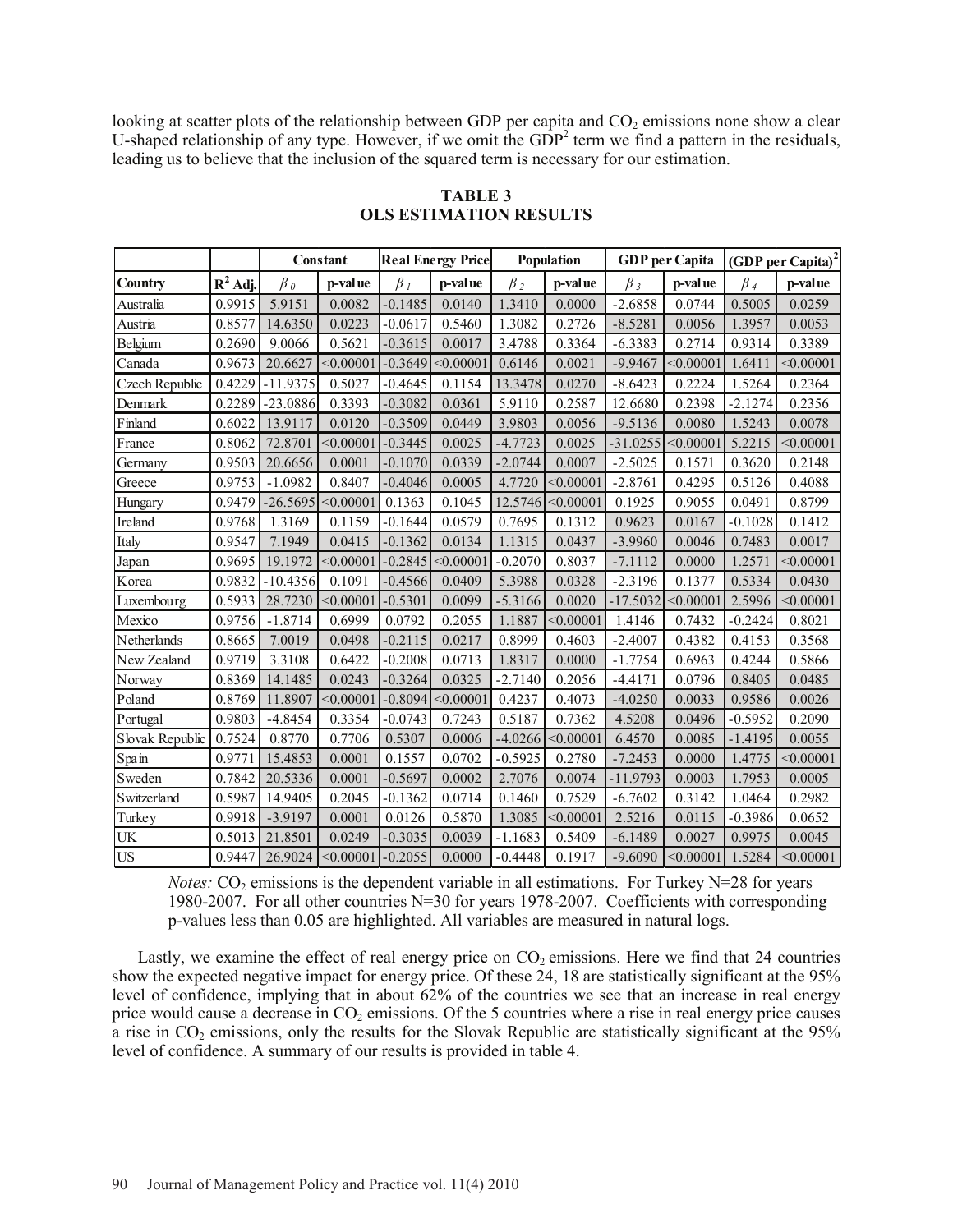## **TABLE 4 SUMMARY OF OLS RESULTS**

| Finding                                                    | Number Of<br><b>Countries</b> | Number of<br><b>Statistically</b><br>Significant<br><b>Countries</b> | Percentage of<br><b>Countries</b><br><b>Statistically</b><br><b>Supporting Finding</b><br>at 95% Level of<br>Confidence | <b>Countries</b>                                                                                                  |
|------------------------------------------------------------|-------------------------------|----------------------------------------------------------------------|-------------------------------------------------------------------------------------------------------------------------|-------------------------------------------------------------------------------------------------------------------|
| $\beta_1 > 0$                                              | 5                             |                                                                      | 3%                                                                                                                      | Slovak Republic                                                                                                   |
| $\beta$ , > 0                                              | 20                            | 12                                                                   | 41%                                                                                                                     | Australia, Canada, Czech Republic, Finland, Greece, Hungary, Italy,<br>Korea, Mexico, New Zealand, Sweden, Turkey |
| $\beta_2$ < 0                                              | 9                             | 4                                                                    | 14%                                                                                                                     | France, Germany, Luxembourg, Slovak Republic                                                                      |
| $\beta$ 3 > 0 and $\beta$ 4 < 0<br>(EKC, Inverted U-Shape) | 6                             |                                                                      | 3%                                                                                                                      | Slovak Republic                                                                                                   |
| $\beta$ 3 < 0 and $\beta$ 4 > 0<br>$(U$ -Shape)            | 22                            | 12                                                                   | 41%                                                                                                                     | Austria, Canada, Finland, France, Italy, Japan, Luxembourg, Poland,<br>Spain, Sweden, UK, US                      |
| $\beta_3 > 0$ and $\beta_4 > 0$<br>(Increasing)            |                               | $\theta$                                                             | 0%                                                                                                                      | N/A                                                                                                               |
| $\beta$ 3 < 0 and $\beta$ 4 < 0<br>(Decreasing)            | $\theta$                      | $\theta$                                                             | $0\%$                                                                                                                   | N/A                                                                                                               |

 In our table 4 summary, we see that the Slovak Republic is the only country which provides clear support for the EKC theory and it is the only country that shows a significant positive effect for real energy price on CO<sub>2</sub> emissions. Given that from 1978-1989 the Slovak Republic was part of Czechoslovakia which was still under communist rule, we thought the data might be suspect. In order to correct for this possibility, we re-estimated the model using only data from 1990-2007 for all the former communist countries. These results are reported in table 5.

| TABLE 5                                                         |
|-----------------------------------------------------------------|
| <b>OLS RE-ESTIMATION RESULTS FOR FORMER COMMUNIST COUNTRIES</b> |

|                                               |            | Constant                                                 |         | <b>Real Energy Price</b> |         | <b>Population</b>                            |          |                                       |         | <b>GDP</b> per Capita (GDP per Capita) <sup>2</sup> |         |
|-----------------------------------------------|------------|----------------------------------------------------------|---------|--------------------------|---------|----------------------------------------------|----------|---------------------------------------|---------|-----------------------------------------------------|---------|
| <b>Country</b>                                | $R^2$ Adj. | $\beta$ o                                                | p-value | $\beta$ .                | p-value | $\beta_2$                                    | p-val ue | $\beta$ :                             | p-value | $\beta_A$                                           | p-value |
| Czech Republic                                |            | $\mid 0.5736 \mid -31.1321 \mid 0.0334 \mid 0.6670 \mid$ |         |                          | 0.0016  | 8.1045                                       |          | $0.0336$   10.3804   0.0493   -1.9135 |         |                                                     | 0.0453  |
| Hungary                                       |            | $0.6617$ - 18.3713 0.0230 0.1195                         |         |                          | 0.3666  | 10.1448   0.0115   -1.6782   0.3502   0.3980 |          |                                       |         |                                                     | 0.2999  |
| Poland                                        |            | $0.7909$ -28.9920 0.2349 -0.4405                         |         |                          | 0.0040  | 11.7408 0.1073 -5.5385 0.0037                |          |                                       |         | 1.2419                                              | 0.0042  |
| Slovak Republic 0.8410 38.9882 0.0001 -0.2538 |            |                                                          |         |                          | 0.1220  | $-22.5923$                                   | 0.0001   |                                       |         | 2.8330 0.0730 -0.5183                               | 0.1101  |

*Notes:* For former communist countries we performed a second estimation with data from the 1990-2007 period (N=18) in an effort to ensure data accuracy.  $CO<sub>2</sub>$  emissions is the dependent variable in all estimations. Coefficients with corresponding p-values less than 0.05 are highlighted. All variables are measured in natural logs.

In their 2003 work York et al. point out that the coefficients in the STIRPAT model can be interpreted as ecological elasticities or the "proportional change in environmental impacts due to any driving force." Table 6 displays the ecological elasticities for real energy price.

The most important thing to note from this ecological elasticity table is that although there is some variation, all countries are inelastic (or even positive), meaning that a 1% rise in energy price will lead to a less than  $1\%$  reduction in  $CO<sub>2</sub>$  emissions. Since emissions are very unresponsive to changes in energy price, it appears as though the only way to truly achieve a significant reduction in global  $CO<sub>2</sub>$  emissions is to implement a cap-and-trade program which strictly limits the quantity of emissions. Although it is clearly possible to implement a carbon tax so large that it would force significant reductions in  $CO<sub>2</sub>$ emissions, what we are seeing is that over the 30 years from 1978-2007 the 29 OECD nations have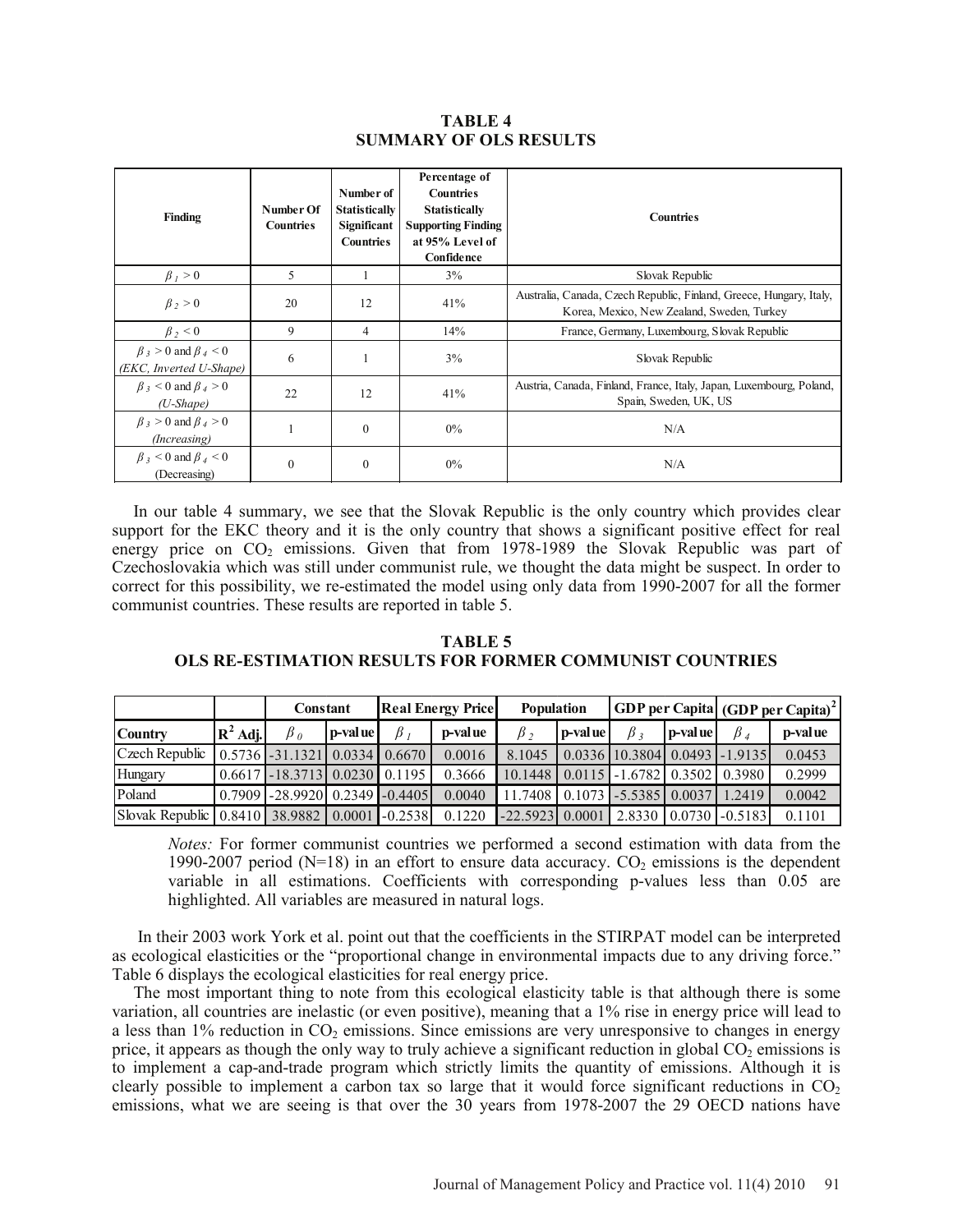generally been very unresponsive to increases in energy prices. It seems that a carbon tax which allows for more carbon emissions provided that households and industry are willing to pay the tax is an unlikely method of solving the global climate change problem given that in many cases it appears as though people would be willing to simply pay the tax rather than change their behaviors. Therefore, limiting the quantity of allowable emissions seems a more straightforward policy toward resolving climate change.

| Country                    | EE     | <b>Country</b>              | EE     |
|----------------------------|--------|-----------------------------|--------|
| Poland (1978-2007)         | $-0.8$ | lus                         | $-0.2$ |
| Poland (1990-2007)         | $-0.4$ | New Zealand                 | $-0.2$ |
| Sweden                     | $-0.6$ | Ireland                     | $-0.2$ |
| Luxembourg                 | $-0.5$ | Australia                   | $-0.2$ |
| Czech Republic (1978-2007) | $-0.5$ | Italy                       | $-0.1$ |
| Czech Republic (1990-2007) | 0.67   | Switzerland                 | $-0.1$ |
| Korea                      | $-0.5$ | Germany                     | $-0.1$ |
| Greece                     | $-0.4$ | Portugal                    | $-0.1$ |
| Canada                     | $-0.4$ | Austria                     | $-0.1$ |
| Belgium                    | $-0.4$ | Turkey (1980-2007)          | 0.01   |
| Finland                    | $-0.4$ | Mexico                      | 0.08   |
| France                     | $-0.3$ | Hungary (1978-2007)         | 0.14   |
| Norway                     | $-0.3$ | Hungary (1990-2007)         | 0.12   |
| Denmark                    | $-0.3$ | Spain                       | 0.16   |
| <b>UK</b>                  | $-0.3$ | Slovak Republic (1978-2007) | 0.53   |
| Japan                      | $-0.3$ | Slovak Republic (1990-2007) | $-0.3$ |
| Netherlands                | $-0.2$ |                             |        |

## **TABLE 6 REAL ENERGY PRICE ECOLOGICAL ELASTICITIES**

*Note:* Highlighted elasticities are significant at the 95% level of confidence.

### **CONCLUSIONS AND FUTURE RESEARCH**

In the debate regarding carbon taxes versus cap-and-trade there has been little empirical research into how households and industry around the world would actually respond to various policies. This study attempts to fill this gap by examining real energy prices in OECD countries for the years 1978-2007 and using OLS to estimate  $CO<sub>2</sub>$  emissions using a real energy price index, population, and GDP per capita.

Every year, global demand to emit  $CO<sub>2</sub>$  increases as population grows and GDP rises. As discussed previously, under a carbon tax system the quantity of emissions can increase as demand increases; however, there will be a price to pay in the form of the tax. It appears as though in some of the lower income OECD countries in 2007 (Turkey, Mexico, Hungary, and the Slovak Republic), households and industries are more willing to pay the price to emit. In these cases, energy prices do not really impact  $CO<sub>2</sub>$ emissions. In all countries, we find that the ecological elasticity for the real price index is inelastic meaning that a 1% rise in real energy prices will lead to a less than  $1\%$  reduction in CO<sub>2</sub> emissions.

Clearly, the demand for  $CO<sub>2</sub>$  emissions is not perfectly inelastic for any country. Eventually, as the price increases, people will to begin to respond by innovating and determining new ways to reduce  $CO<sub>2</sub>$ emissions that may not be viable at low carbon prices. In this sense, a cap-and-trade market which sets the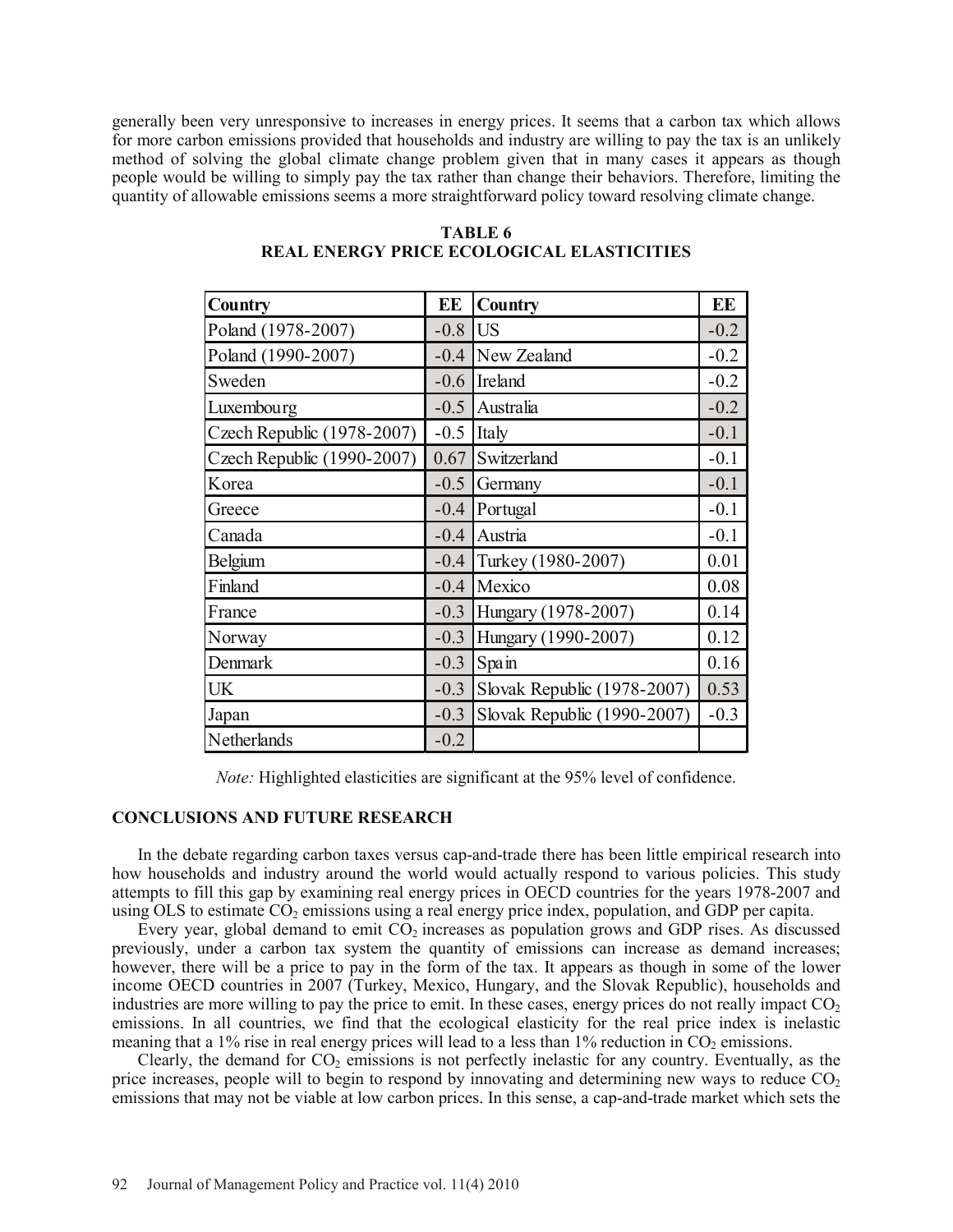quantity of emissions would be valuable because it would continue to drive the price upward as the demand for the right to pollute increases over time rather than allowing countries to pay to emit. It is very important, however, that, in future institutional arrangements, all countries must be subject to the same worldwide cap to avoid the free-rider problem. Also, countries should not be able to pay their way out of not meeting their obligations by paying fines. Similarly, no "safety valve" mechanism which sets a price ceiling on the price of permits under a cap-and-trade program should be implemented. It is only by allowing the price of carbon to continue to increase that we can fulfill the goal of reducing global  $CO<sub>2</sub>$ emissions by stimulating the necessary innovation.

In future research we would hope to add some of the non-OECD countries to the data set so that we can make a more robust comparison between developed and developing nations. In addition, we hope to examine these effects on a fuel by fuel basis by country so that we can see how the price of coal impacts  $CO<sub>2</sub>$  emissions from coal, how the price of oil impacts  $CO<sub>2</sub>$  emissions from oil, and how the price of natural gas effect  $CO<sub>2</sub>$  emissions from natural gas. By performing this type of analysis we would remove any potential impacts from non- $CO<sub>2</sub>$  emitting types of energy. In the current analysis the results for a country like France which is heavily nuclear dependent could be questionable given that the price of nuclear power has been included in the real energy price index. Lastly, we hope to analyze the results on the household versus industry level.

### **REFERENCES**

Commoner, B. (1972). The environmental cost of economic growth. In R. J. Ridker (Ed.) *Population, Resources and the Environment* (pp. 339-363). Washington DC: U.S. Government Printing Office.

Dietz, T. and Rosa, E.A. (1994). Rethinking the environmental impacts of population, affluence, and technology. *Human Ecology Review* 1, 277-300.

Dietz, T. and Rosa, E.A. (1997). Effects of population and affluence on CO2 emissions. *Proceedings of the National Academy of Sciences USA* 94, 175-179.

Ehrlich, P.R. and Holdren, J.P. (1971). Impact of population growth. *Science* 171, 1212-1217.

Grossman, G. and Krueger, A. (1995). Economic growth and the environment. *The Quarterly Journal of Economics* 110(2), 353-377.

Jaffe, J., Ranson,M. and Stavins, R. (2010). Linking tradable permit systems: a key element of the emerging international climate policy architecture. *Ecology Law Quarterly* 36, 789-808.

Nordhaus, W. (2006). After Kyoto: alternative mechanisms to control global warming. *The American Economic Review* 96(2), 31-34.

Nordhaus, W. (2007). To tax or not to tax: alternative approaches to slowing global warming. *Review of Environmental Economics and Policy* 1(1), 26-44.

Nordhaus, W. (2009). Economic issues in designing a global agreement on global warming. Keynote Address prepared for *Climate Change: Global Risks, Challenges, and Decisions,* Copenhagen, Denmark.

OECD/IEA. (2009). *CO2 Emissions from Fuel Combustion 2009 Highlights.* Paris: OECD/IEA.

OECD/IEA. (2009). *Key World Energy Statistics 2009*. Paris: OECD/IEA.

OECD/IEA. (2009). *Energy prices and taxes: Beyond 2020 Database.* Paris: OECD/IEA.

Shi, A. (2003). The impact of population growth on global carbon dioxide emissions, 1975-1996: evidence from pooled cross-country data. *Ecological Economics* 44(1), 24-42.